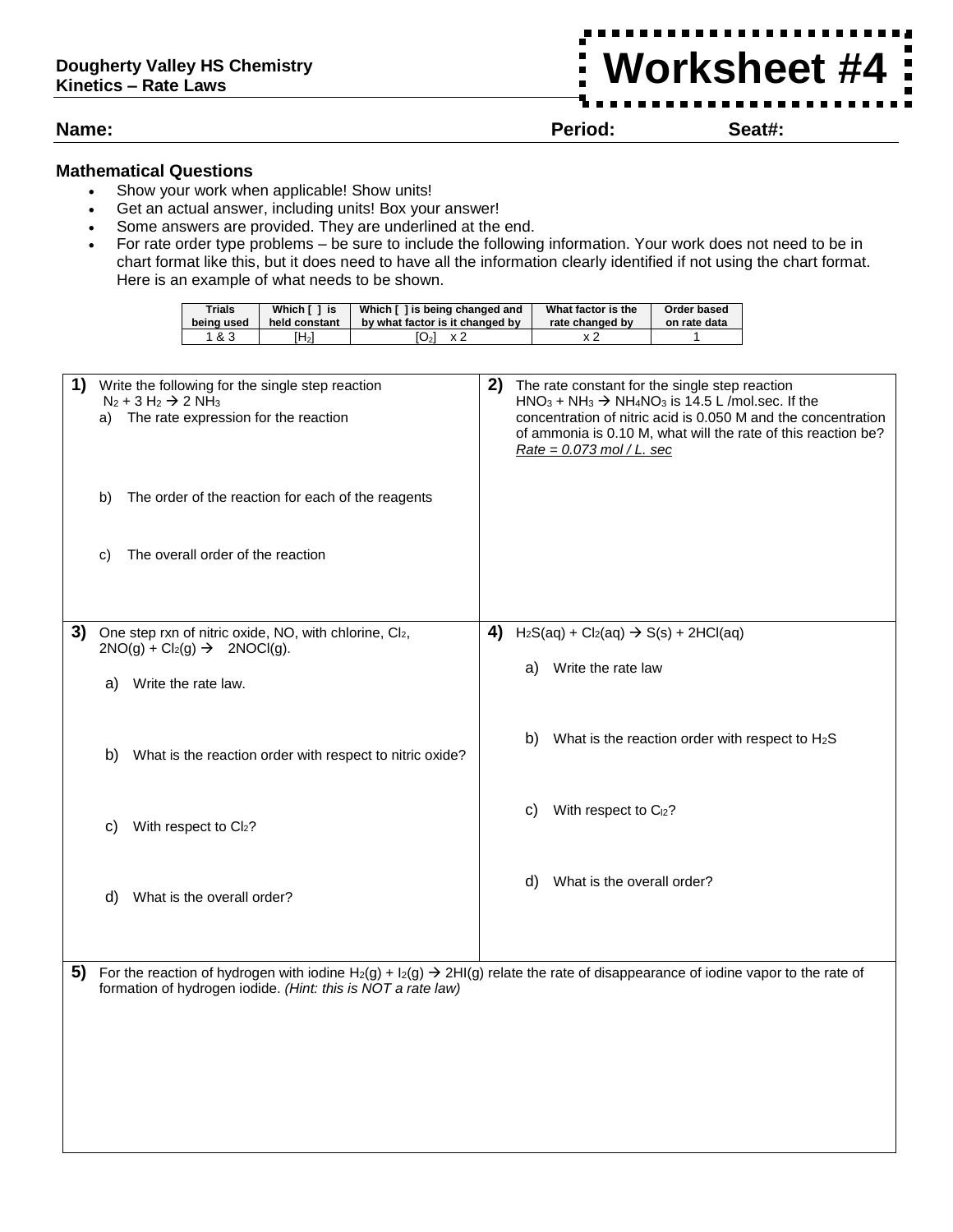| 6) | When two compounds, A and B, are mixed together, they<br>form compound C, by a reaction that is not well understood.<br>Fortunately, the following rate information was<br>experimentally determined as shown                               |                            |                                                                                             | 7)<br>In experiments on the decomposition of azomethane,<br>CH <sub>3</sub> NNCH <sub>3</sub> (g) $\rightarrow$ C <sub>2</sub> H <sub>6</sub> (g) + N <sub>2</sub> (g) the following data were<br>obtained:                                                                                                                                                     |              |  |                |                                    |  |                                                           |  |             |  |
|----|---------------------------------------------------------------------------------------------------------------------------------------------------------------------------------------------------------------------------------------------|----------------------------|---------------------------------------------------------------------------------------------|-----------------------------------------------------------------------------------------------------------------------------------------------------------------------------------------------------------------------------------------------------------------------------------------------------------------------------------------------------------------|--------------|--|----------------|------------------------------------|--|-----------------------------------------------------------|--|-------------|--|
|    |                                                                                                                                                                                                                                             |                            |                                                                                             |                                                                                                                                                                                                                                                                                                                                                                 |              |  |                | <b>Experiment</b>                  |  | Initial [azomethane]                                      |  | Rate        |  |
|    |                                                                                                                                                                                                                                             | [A] (mol/L)                | $[B]$ (mol/L)                                                                               | Rate (mol/L.sec)                                                                                                                                                                                                                                                                                                                                                |              |  |                | 1                                  |  | 1.13E-2 M                                                 |  | 2.8E-6 M/s  |  |
|    |                                                                                                                                                                                                                                             | 0.050                      | 0.050                                                                                       | $4.0 \times 10^{-3}$                                                                                                                                                                                                                                                                                                                                            |              |  |                | $\overline{2}$                     |  | 2.26E-2 M                                                 |  | 5.6E-6 M/s  |  |
|    |                                                                                                                                                                                                                                             | 0.10                       | 0.050                                                                                       | $8.0 \times 10^{-3}$                                                                                                                                                                                                                                                                                                                                            |              |  |                |                                    |  |                                                           |  |             |  |
|    |                                                                                                                                                                                                                                             | 0.050                      | 0.10                                                                                        | $1.6 \times 10^{-2}$                                                                                                                                                                                                                                                                                                                                            |              |  |                |                                    |  | What is the rate expression for this reaction?            |  |             |  |
|    | a)                                                                                                                                                                                                                                          |                            | Determine the rate expression for this reaction                                             |                                                                                                                                                                                                                                                                                                                                                                 |              |  | a)             |                                    |  |                                                           |  |             |  |
|    | b)                                                                                                                                                                                                                                          |                            | Determine the rate law for this reaction                                                    |                                                                                                                                                                                                                                                                                                                                                                 |              |  | b)             | What is the rate law?              |  |                                                           |  |             |  |
|    | C)                                                                                                                                                                                                                                          | $k = 32L^2/m$ o $\ell$ sec | Determine the rate constant for this reaction                                               |                                                                                                                                                                                                                                                                                                                                                                 |              |  | C)             |                                    |  | What is the value of the rate constant? $k=2.5E-4 s^{-1}$ |  |             |  |
| 8) | Nitric acid, NO, reacts with hydrogen to give nitrous oxide,<br>$N_2O$ , and water.<br>$2NO(g) + H_2(g) \rightarrow Na_2O(g) + H_2O(g)$<br>In a series of experiments, the following initial rates of<br>disappearance of NO were obtained: |                            |                                                                                             | 9)<br>Chlorine dioxide, CIO <sub>2</sub> , is a reddish-yellow gas that is<br>soluble in water. In basic solution it gives CIO <sub>3</sub> and CIO <sub>2</sub><br>ions. $2ClO2 + 2OH^ \rightarrow$ $ClO3$ + $ClO2$ + $H2O$ . To obtain the<br>rate law, the following experiments were run and initial rate<br>of the rxn of CIO <sub>2</sub> was determined. |              |  |                |                                    |  |                                                           |  |             |  |
|    |                                                                                                                                                                                                                                             | <b>Experiment</b>          | <b>Initial [NO]</b>                                                                         | <b>Initial [H2]</b>                                                                                                                                                                                                                                                                                                                                             | Rate         |  | <b>Trial</b>   | <b>Initial [CIO2]</b>              |  | Initial [OH-]                                             |  | Rate        |  |
|    |                                                                                                                                                                                                                                             | 1                          | 6.4E-3 M                                                                                    | 2.2E-3 M                                                                                                                                                                                                                                                                                                                                                        | 2.6E-5 M/s   |  | 1              | 0.060 M                            |  | 0.030 M                                                   |  | 0.0248 M/s  |  |
|    |                                                                                                                                                                                                                                             | $\overline{2}$             | 12.8E-3 M                                                                                   | 2.2E-3 M                                                                                                                                                                                                                                                                                                                                                        | 1.0E-4 M/s   |  | 2              | 0.020 M                            |  | 0.030 M                                                   |  | 0.00276 M/s |  |
|    |                                                                                                                                                                                                                                             | 3                          | 6.4E-3 M                                                                                    | 4.5E-3 M                                                                                                                                                                                                                                                                                                                                                        | $5.1E-5$ M/s |  | $\overline{3}$ | 0.020 M                            |  | 0.090 M                                                   |  | 0.00828 M/s |  |
|    | a)                                                                                                                                                                                                                                          | Find the rate law          |                                                                                             |                                                                                                                                                                                                                                                                                                                                                                 |              |  | a)             | Obtain the rate law                |  |                                                           |  |             |  |
|    | b)                                                                                                                                                                                                                                          |                            | Find the value of the rate constant for the reaction of<br>NO $k = 2.9 \times 10^2/(M^2 s)$ |                                                                                                                                                                                                                                                                                                                                                                 |              |  | b)             | $k = 2.3 \times 10^2/(M\text{ s})$ |  | Obtain the value of the rate constant                     |  |             |  |